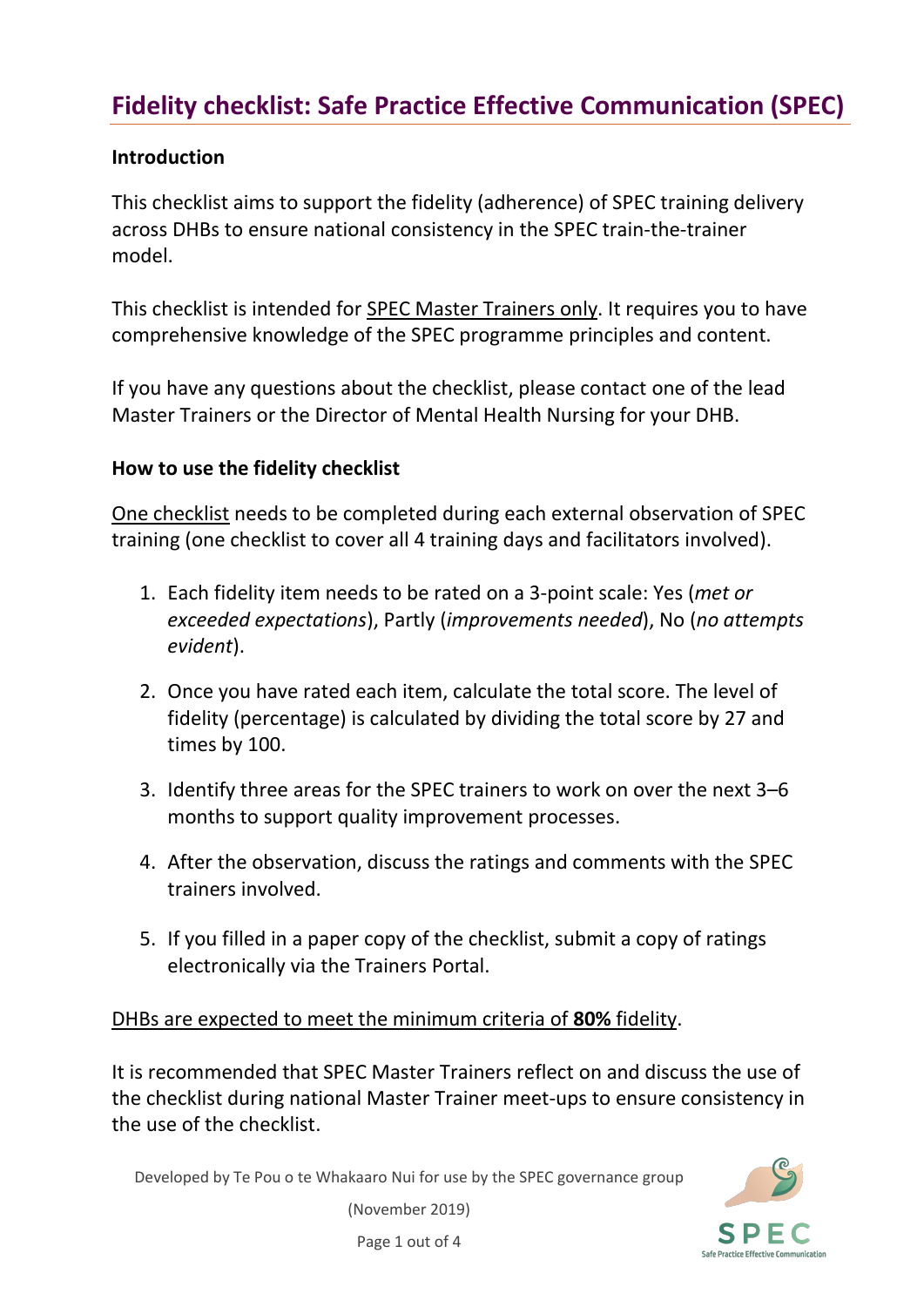## **Fidelity checklist: Safe Practice Effective Communication (SPEC)**

\_\_\_\_\_\_\_\_\_\_\_\_\_\_\_\_\_\_\_\_\_\_\_\_\_\_\_\_\_\_\_\_\_\_\_\_\_\_\_\_\_\_\_\_\_\_\_\_\_\_\_\_\_\_\_\_\_\_\_\_\_\_\_\_\_\_\_\_\_\_\_\_\_\_

**Names** of the SPEC trainers being observed:  $\blacksquare$ 

**DHB**: \_\_\_\_\_\_\_\_\_\_\_\_\_\_\_\_\_\_\_\_\_\_\_\_\_\_ **Date of previous observation**: \_\_\_\_\_\_\_\_\_\_\_\_\_\_\_\_\_\_

**Date: Contract 2.2 Contract 2.2 Name of the observer:**  $\blacksquare$ 

| <b>Fidelity domains</b>                                                                                                                                                                                                    |  | Please rate and comment on the checklist items: |                 |           |          |
|----------------------------------------------------------------------------------------------------------------------------------------------------------------------------------------------------------------------------|--|-------------------------------------------------|-----------------|-----------|----------|
| Demonstrates commitment to the SPEC principles                                                                                                                                                                             |  | Yes<br>(1)                                      | Partly<br>(0.5) | No<br>(0) | Comments |
| 1. Engages participants' understanding of best practice<br>linked to the SPEC principles.<br>(Safe Practice, Effective Communication, Person Centred,<br>Trauma-Informed, Pain & Prone Free, Least Restrictive Principles) |  |                                                 |                 |           |          |
| Shares the facilitation and teaching role in<br>2.<br>partnership with a consumer trainer.                                                                                                                                 |  |                                                 |                 |           |          |
| 3.<br>Uses theories of early prevention and effective<br>communication to promote safety and<br>understanding of least restrictive practice.                                                                               |  |                                                 |                 |           |          |
| 4.<br>Emphasises the need to be aware of the high<br>prevalence and impact of trauma among people,<br>tāngata whai ora and their whānau.                                                                                   |  |                                                 |                 |           |          |
| 5.<br>Acknowledges the real-life effects of stigma and<br>discrimination on people, tāngata whai ora and their<br>whānau.                                                                                                  |  |                                                 |                 |           |          |
| Acknowledges the impact of trauma among<br>6.<br>inpatient staff, as well as potential concerns about<br>safety and the importance of worker wellbeing.                                                                    |  |                                                 |                 |           |          |
| Promotes the importance of strategies that support<br>7.<br>people-centred and trauma-informed approaches.<br>(e.g. Let's get real, engagement practices, sensory modulation)                                              |  |                                                 |                 |           |          |
| 8.<br>Uses strengths-based language to reframe negative<br>dialogue as an opportunity for positive change.                                                                                                                 |  |                                                 |                 |           |          |
| 9.<br>Acknowledges that restrictive practices can<br>negatively impact on the autonomy, safety and<br>wellbeing of people and tāngata whai ora.                                                                            |  |                                                 |                 |           |          |
| 10. Emphasises that restrictive practices are always a<br>last resort intervention and the importance of prone<br>free pain free practice.                                                                                 |  |                                                 |                 |           |          |
| Demonstrates responsiveness to Māori and Pasifika<br>(Pre-requisite: all SPEC trainers should be up to date with their<br>cultural competency requirements prior to the training)                                          |  | Yes<br>(1)                                      | Partly<br>(0.5) | No<br>(0) | Comments |
| 11. Structures the training to include clear opening and<br>closing practices for the day, including karakia.                                                                                                              |  |                                                 |                 |           |          |

Developed by Te Pou o te Whakaaro Nui for use by the SPEC governance group

(November 2019)

**SPEC** Safe Practice Effective Communication

<u>ල</u>

Page 2 out of 4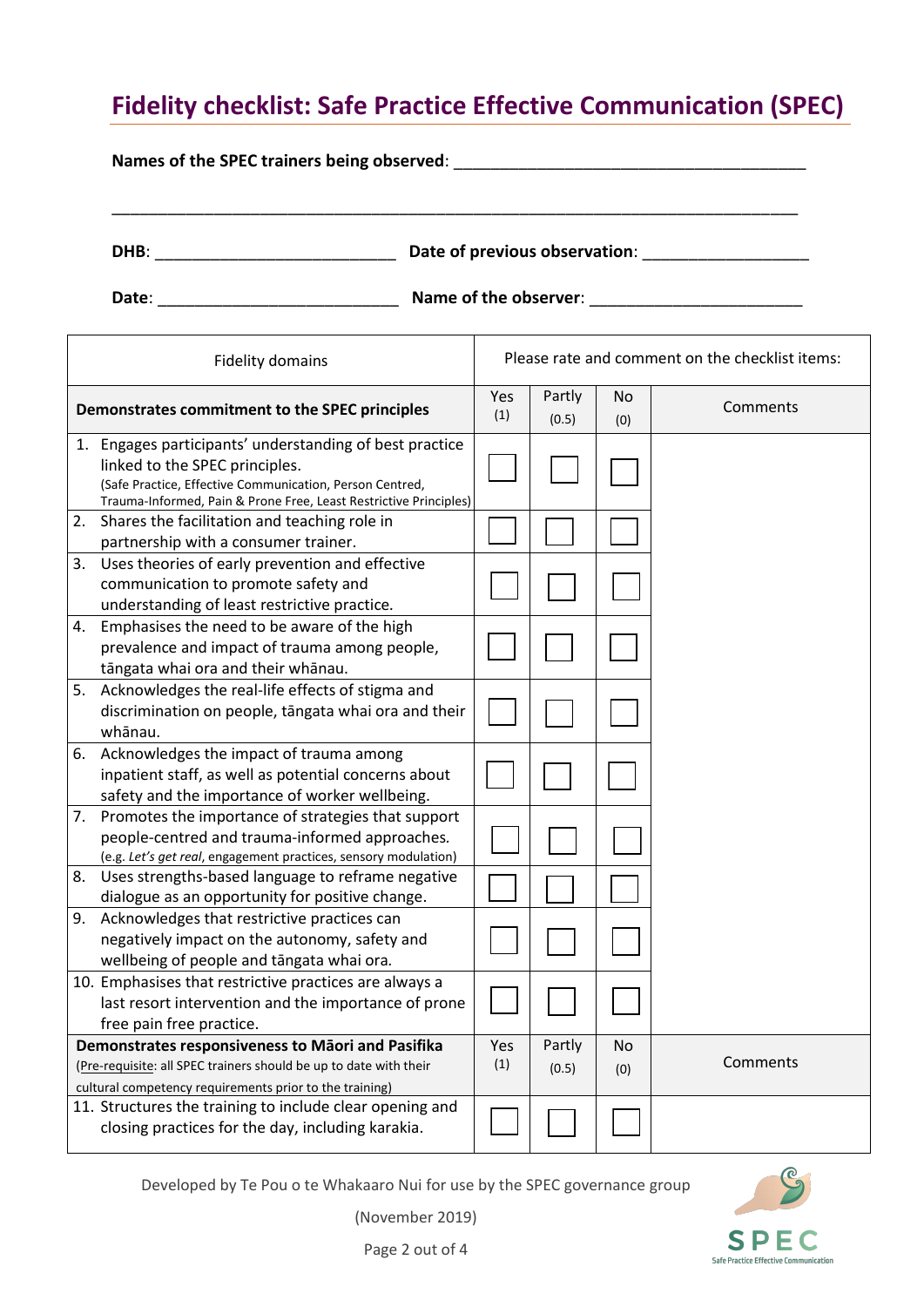| 12. Demonstrates correct pronunciation of te reo<br>Māori.                                                                                                                                                                                  |            |                 |           |                                                                        |
|---------------------------------------------------------------------------------------------------------------------------------------------------------------------------------------------------------------------------------------------|------------|-----------------|-----------|------------------------------------------------------------------------|
| 13. Uses local data during the training to help<br>participants understand what is currently happening<br>for Māori and Pasifika tāngata whai ora in relation<br>to the use of seclusion and restraints.                                    |            |                 |           |                                                                        |
| 14. Emphasises the importance of incorporating Māori<br>values and models of health into practice when<br>working with Māori tāngata whai ora and their<br>whānau.                                                                          |            |                 |           |                                                                        |
| 15. Emphasises the importance of incorporating Pasifika<br>values and models of health into practice when<br>working with Pasifika tāngata whai ora and their<br>whānau.                                                                    |            |                 |           |                                                                        |
| 16. Provides examples that highlight the importance of<br>engaging with Māori and Pasifika health workers<br>and advisors to ensure appropriate cultural support<br>and practices are maintained at all times.                              |            |                 |           |                                                                        |
| Demonstrates competent facilitation skills to create a<br>safe, effective and positive learning environment                                                                                                                                 | Yes<br>(1) | Partly<br>(0.5) | No<br>(0) | Comments                                                               |
| 17. Trainers are welcoming and open to learning from<br>the perspectives of other trainers and the<br>participants.                                                                                                                         |            |                 |           |                                                                        |
| 18. Shares the facilitation and teaching role seamlessly<br>with other trainers.<br>(e.g. using positive and supportive techniques, and mentoring<br>new SPEC trainers)                                                                     |            |                 |           |                                                                        |
| 19. Uses participatory approaches that encourages<br>participants to actively contribute to the teaching<br>and learning.<br>(e.g. utilising the existing knowledge, skills and experiences of<br>the participants)                         |            |                 |           |                                                                        |
| 20. Discusses the purpose and meaning of each training<br>activity with participants.                                                                                                                                                       |            |                 |           |                                                                        |
| 21. Safely manages challenging conversations with the<br>participants.<br>(e.g. helping participants to reflect on interpersonal<br>approaches, values and attitudes)                                                                       |            |                 |           |                                                                        |
| 22. Ensures participants' physical safety and prevention<br>of injuries during the training of physical techniques.<br>(e.g. room set up, warm up stretches, checking for injuries and<br>scanning for any signs of distress or reluctance) |            |                 |           |                                                                        |
| 23. Ensures psychological safety for any participant who<br>may be experiencing aspects of SPEC to be<br>triggering or distressing. (e.g. emphasising trainer contact<br>and support services that are available to provide assistance)     |            |                 |           |                                                                        |
| Demonstrates commitment to national consistency in<br>the delivery of SPEC content                                                                                                                                                          | Yes<br>(1) | Partly<br>(0.5) | No<br>(0) | Note down any content that was<br><b>NOT</b> delivered or satisfactory |
| 24. Delivers all the SPEC content as outlined in the<br>teaching plans. (All changes or added content must be<br>approved by the SPEC Governance Group)                                                                                     |            |                 |           |                                                                        |

Developed by Te Pou o te Whakaaro Nui for use by the SPEC governance group



(November 2019)